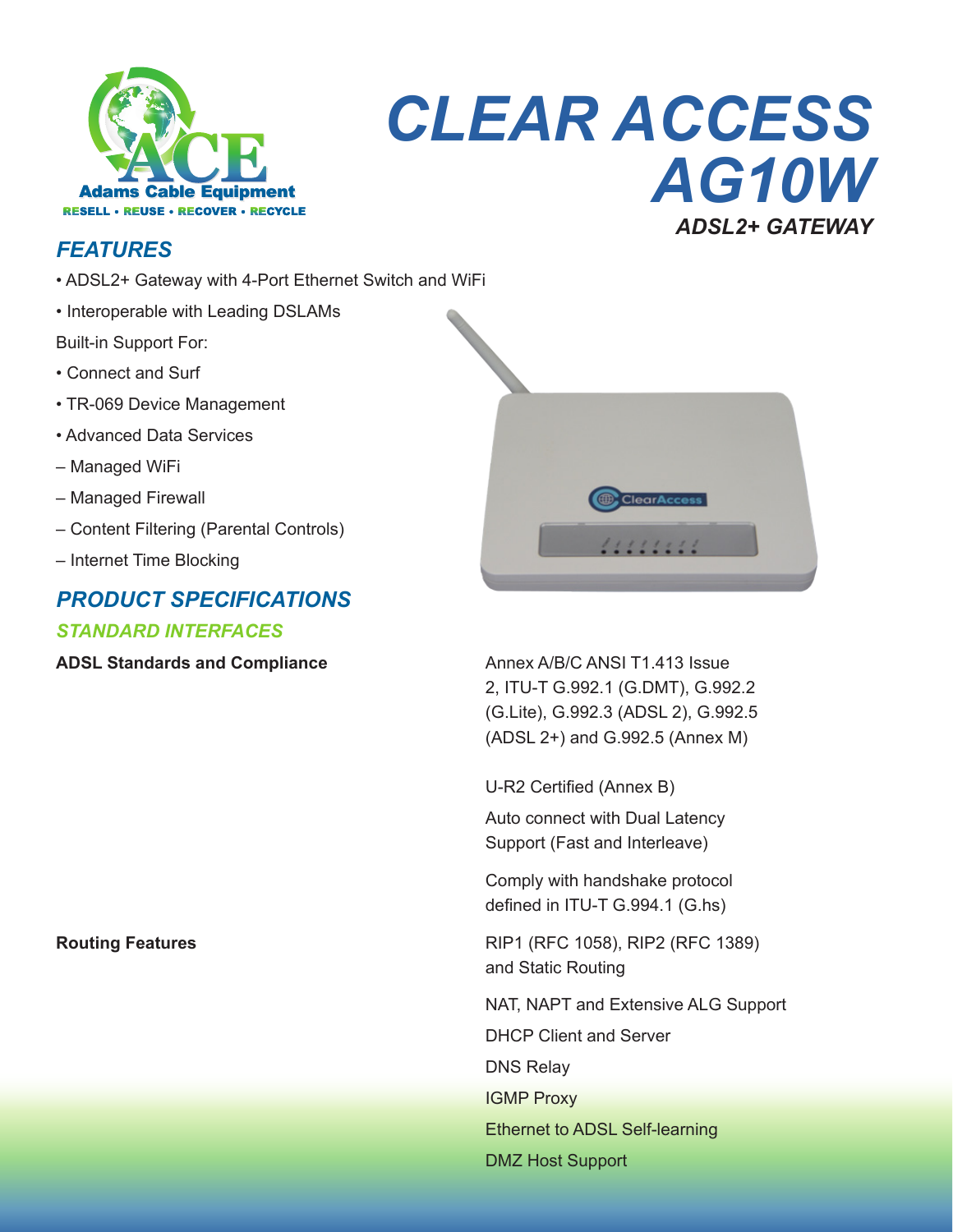

# *CLEAR ACCESS AG10W ADSL2+ GATEWAY*

### *PRODUCT SPECIFICATIONS GENERAL SPECIFICATIONS CONT.*

| <b>Routing Features</b> | Port Forwarding and Triggering                    |
|-------------------------|---------------------------------------------------|
|                         | <b>SIP Traversal</b>                              |
|                         | <b>IPSec Tunneling</b>                            |
|                         | <b>VPN Support</b>                                |
|                         | <b>Dynamic DNS</b>                                |
| <b>Security</b>         | <b>Stateful Packet Inspection Firewall</b>        |
|                         | <b>Configurable Firewall Function</b>             |
|                         | <b>Local and Trusted Certificate Verification</b> |
|                         | IP/URL/Port/MAC Filtering                         |
| <b>WAN Protocol</b>     | Supports PAP and CHAP with PPP (RFC 1334)         |
|                         | Multiple Protocol over AAL5:                      |
|                         | LLC and VC-Mux (RFC 1483/2684)                    |
|                         | Classical IP (RFC 1577):                          |
|                         | Direct IP (Static) Direct IP (DHCP)               |
|                         | PPPoA (RFC 2364)                                  |
|                         | <b>PPPoE (RFC 2516)</b>                           |
| <b>ATM</b>              | Supports ATM Forum UNI 3.1/4.0                    |
|                         | Up to 8 ATM PVCs                                  |
|                         | Per-PVC packet level QoS                          |
|                         | Supports UBR, VBR and CBR traffic shaping         |
|                         | OAM F4/F5 loopback support (I.610)                |
| <b>Wireless LAN</b>     | 802.11b/g wireless access point                   |
|                         | Encryption: WEP, WPA-PSK, WPA2,                   |
|                         | WPA2-PSK, Mixed WPA2/WPA-PSK                      |
|                         | MAC addressed-based access control                |
|                         | Modulation: DSSS (b); OFDM (g)                    |
|                         | Channels: 11 (US/Can), 13 (ETSI)                  |
|                         |                                                   |